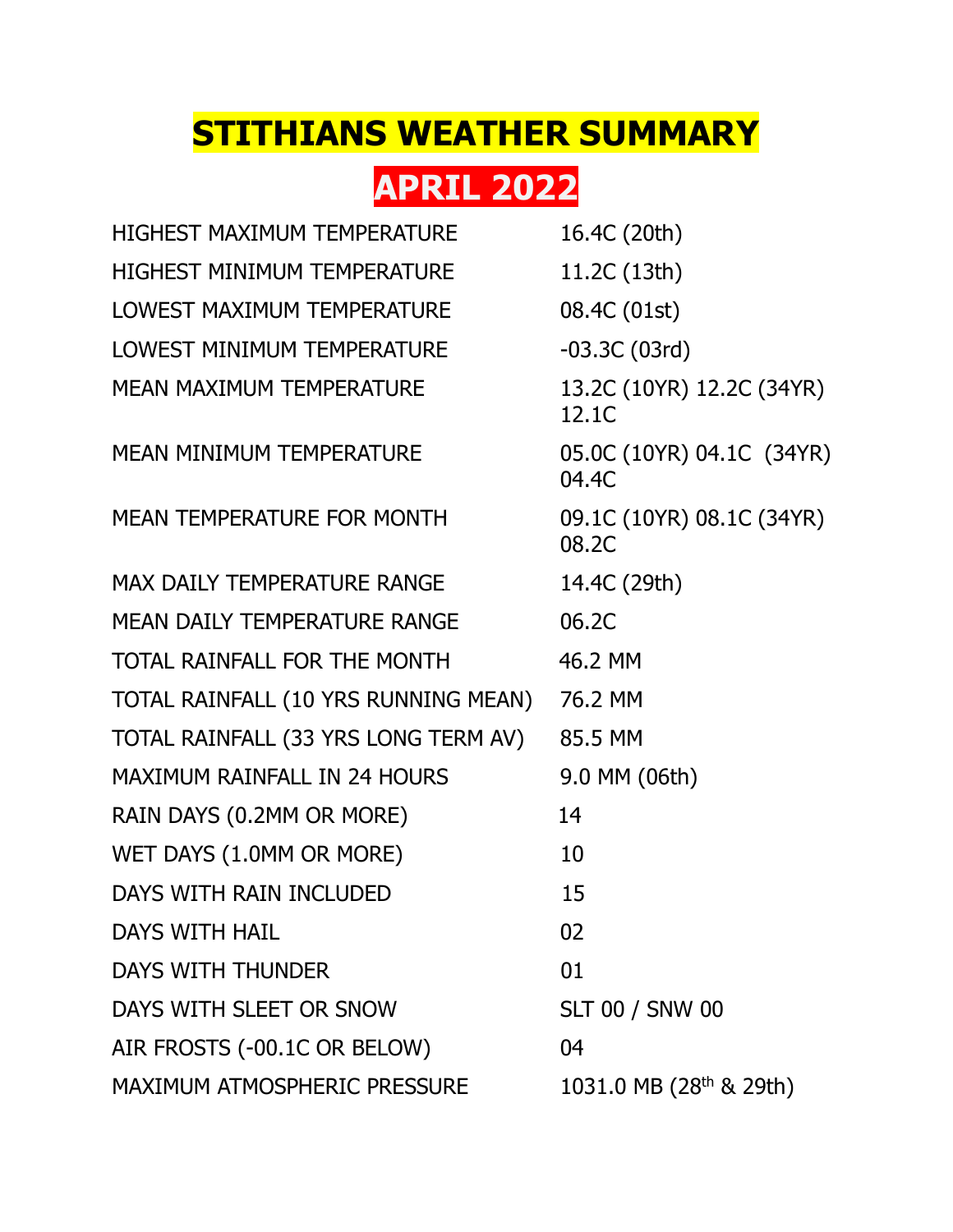| MINIMUM ATMOSPHERIC PRESSURE     | 991.0 MB (07th)                    |
|----------------------------------|------------------------------------|
| <b>MEAN ATMOSPHERIC PRESSURE</b> | 1015.7 MB (34YR MEAN)<br>1014.8 MB |
| <b>MEAN SW SEA TEMP</b>          |                                    |
| (APRIL 1986-2021 AV)             | 10.2C                              |
| 10YR RUNNING MEAN SW SEA TEMP    |                                    |
| (APRIL 2012-2021)                | 10.4C                              |
| MEAN SW SEA TEMP APRIL 2022:     | 11.0C                              |

## **NOTES**

SYNOPTIC SITUATION: ON THE 1ST A HIGH (1028MB) W OF IRELAND BROUGHT A COLD NORTHERLY AIRSTREAM WHILE A SHOWER TROUGH STRETCHED FROM WATERFORD TO ISLES OF SCILLY TO WEST BISCAY.

BY THE 2ND A SHOWERY OCCLUSION WAS AFFECTING THE REGION.

ON THE 3RD A HIGH (1031MB) PUSHED A RIDGE TO AND OVER THE UK AND IRELAND.

ON THE 4TH PRESSURE FELL AWAY AS A WARM FRONT MOVED SE ACROSS THE REGION BEING FOLLOWED BY A WARM SECTOR WHICH SITUATION CONTINUED ON THE 5TH.

THE 6TH SAW A COLD FRONT CLEARING. A LOW (975MB) AT 58N/15W MOVED SE ACROSS S SCOTLAND TO BE 970MB CENTRAL WESTERN NORTH SEA AT 0600 GMT ON THE 7TH WHICH BROUGHT DOWN A COOL W/NW AIRSTREAM.

ON THE 8TH A LOW (992MB) W OF BREST MOVED AWAY INTO FRANCE, BEING FOLLOWED BY A SHOWERY WESTERLY.

ON THE 9TH A RIDGE OF HIGH PRESSURE PREVAILED.

ON THE 10TH A BRISK E/SE AIRSTREAM COVERED THE REGION AS PRESSURE SLOWLY FELL, WHILE THERE WAS ALSO A LOW (975MB) AT 47.5N/19.5W.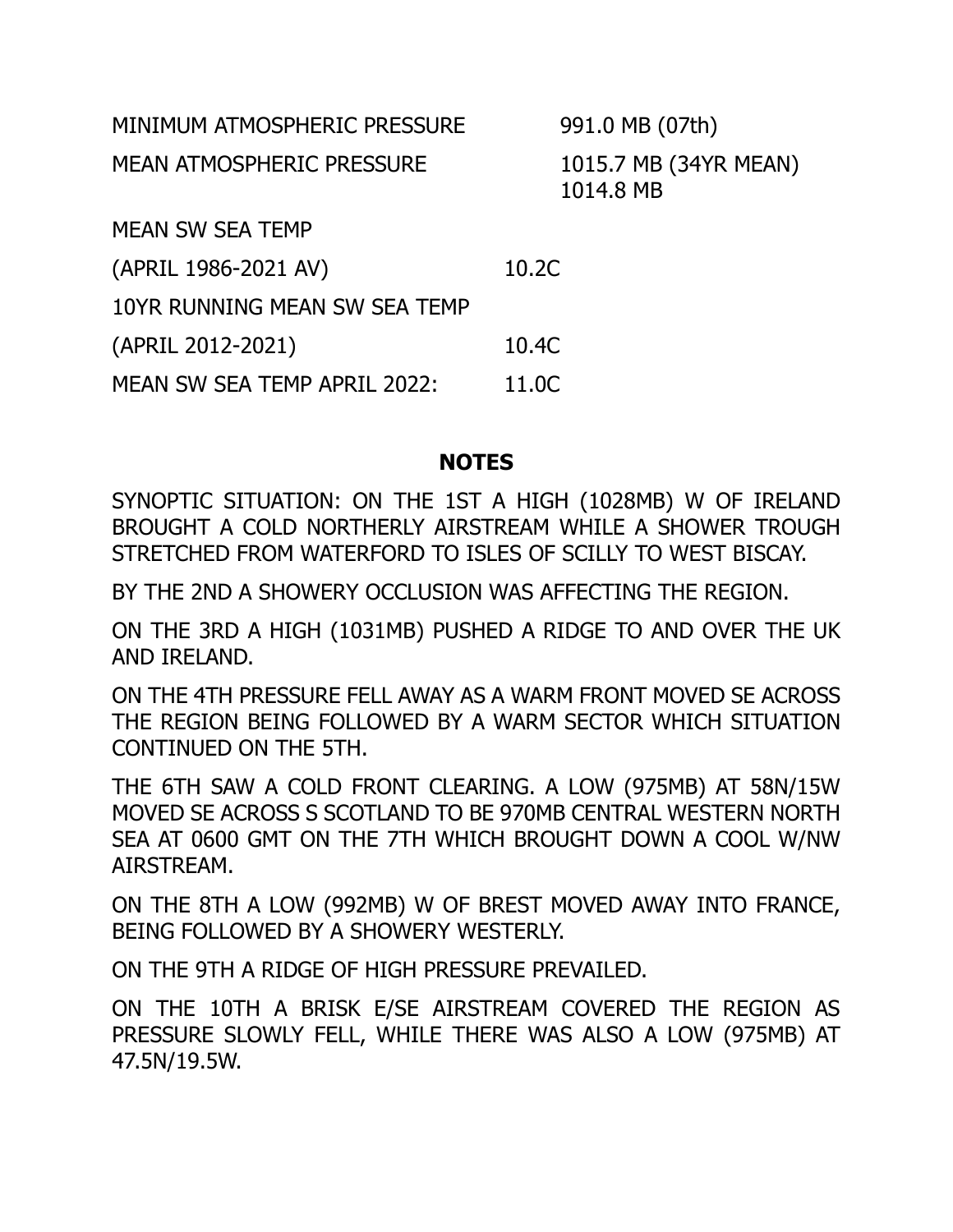EARLY ON THE 12TH A SMALL LOW (1000MB) SW CORNWALL MOVED AWAY TO THE NW AS A SHOWERY SE AIRSTREAM ARRIVED.

ON THE 13TH THERE WAS A WEAK RIDGE OF HIGH PRESSURE WHICH CONTINUED ON THE 14TH.

ON THE 15TH A WEAK COLD FRONT LINGERED AS A RIDGE STRENGTHENED.

ON THE 16TH A WEAK WARM FRONT MOVED AWAY TO THE NW AS THE RIDGE (FROM A HIGH 1037MB DENMARK) BECAME DOMINANT.

ON THE 17TH TWO COLD FRONTS CLEARED, ONE IN THE AFTERNOON AND ONE IN THE EVENING.

ON THE 18TH A SHOWER TROUGH CLEARED MIDDAY LEAVING A SLACK 'COL' PRESSURE ON THE 19TH WHICH CONTINUED ON THE 20TH AND 21ST AS A LOW (1004MB) DEVELOPED AT 50N/15W AND MOVED SOUTHEASTWARDS.

BY THE 22ND THERE WAS A STRENGTHENING NORTHEASTERLY AIRSTREAM BETWEEN A HIGH (1038MB) EAST OF ICELAND AND A LOW (994MB) NW OF SANTANDER.

THIS SITUATION CONTINUED ON THE 23RD AS THE LOW (991MB) MOVED INTO S BISCAY.

ON THE 24TH A VERY WEAK OCCLUSION CLEARED AWAY TO THE SW IN A NORTHEASTERLY AIRSTREAM AND A WEAK RIDGE ARRIVED FOR THE 25TH WHICH STRENGTHENED ON THE 26TH AND 27TH.

THE 28TH SAW A UK AND IRELAND DOMINATING HIGH (1035MB) OFF NE ENGLAND AND THIS CONTINUED ON THE 29TH AND 30TH AS THE HIGH DECLINED AND MOVED TO PLYMOUTH.

THE MAIN ATLANTIC JET STREAM WAS MOSTLY TO THE WEST OF THE UK AND WEAKENED AND BECAME MORE FRAGMENTED AS THE NONTH PROGRESSED.

APRIL WAS SLIGHTLY WARMER THAN AVERAGE AND RAINFALL WAS AROUND HALF OF NORMAL VALUES. MOST OF THE RAINFALL OCCURRED IN THE FIRST HALF OF THE MONTH BEFORE IT BECAME PROGRESSIVELY DRIER.